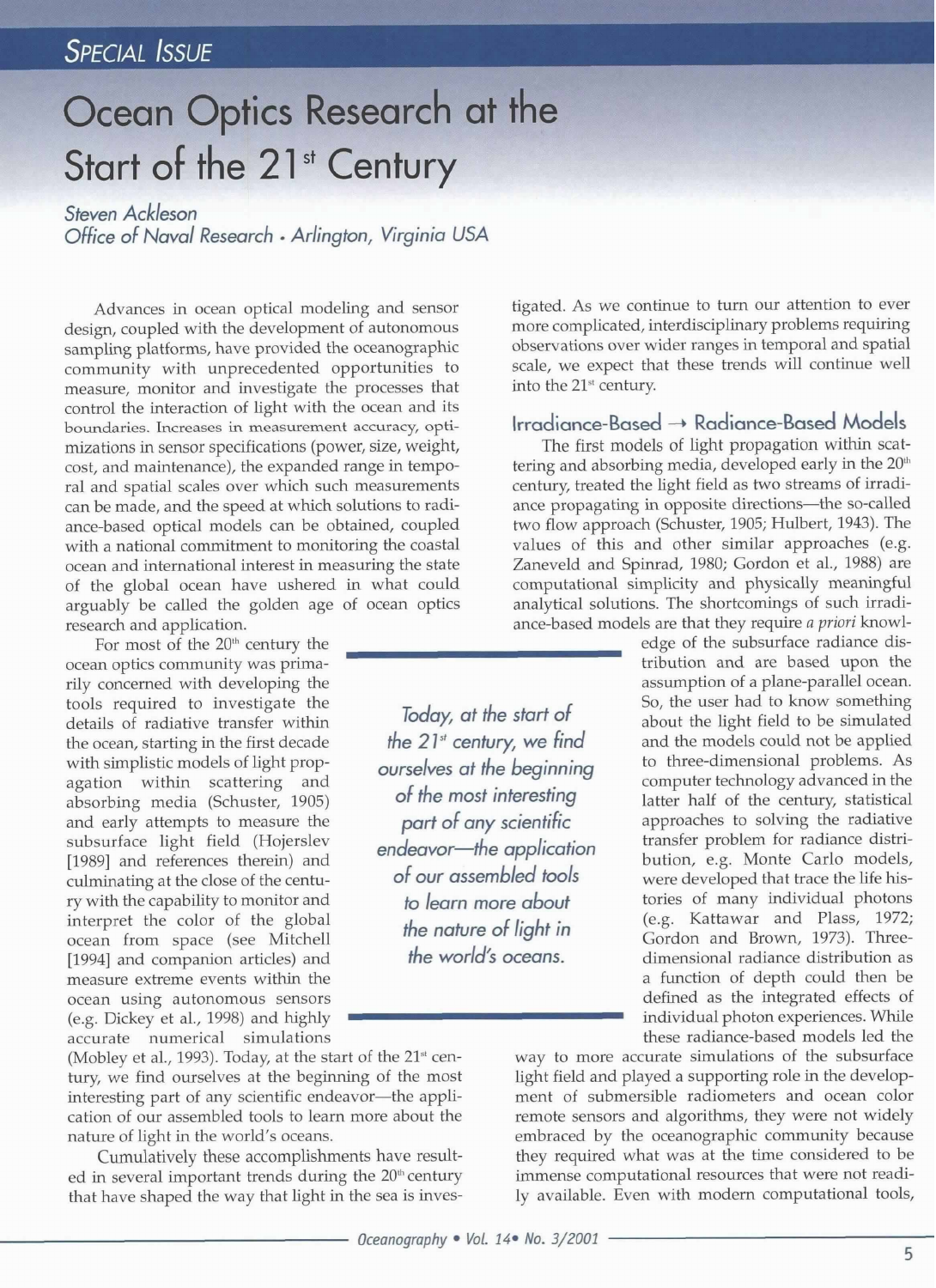Monte Carlo radiative transfer models are too slow to be used in dynamic ocean simulations. For this reason alone, irradiance-based models with simple analytical solutions continue to be used for their computational efficiency as well as the insight that can be gained from analytical solutions. However, within the past decade, increases in computer speed and innovative numerical approaches to solving the *radiative* transfer equation have circumvented the computational problems attributed to Monte Carlo models and placed the capability to accurately model the details of sub-surface radiance distribution within the hands of any interested researcher with little effort and expense. Whereas only a decade ago, simulations of subsurface radiance distribution required hours of processing time on a supercomputer, today, it is possible to complete the same simulations with equally high accuracy in a few minutes using a standard laptop computer running an invariant imbedding model (Mobley, 1994). Depending on the degree of detail required, versions of such models are currently being employed in ocean physical, chemical, and biological process models (see article, this issue, by Bissett et al.).

# Apparent → Inherent Optical Properties

Regardless of how the sub-surface light field is to be simulated or characterized, the starting point is information pertaining to the rates of absorption and scatter. This requires putting instruments into the water that either measure these properties directly or through a surrogate measure that represents the combined effects of absorption and scatter. The first class of ocean optical instruments to be developed were broadband radiometers that measured characteristics of irradiance as a function of depth (see article, this issue, by Maffione). The observed decrease in light intensity with depth could then be described as an exponential decay rate, the diffuse attenuation coefficient or K (Jerlov, 1976). From a modeling perspective, sub-surface light intensities could then be characterized reasonably well by using K to constrain an exponential decay function. With the development of satellitebased ocean color sensors, starting with the launch of the Coastal Zone Color Scanner in 1978, color ratio techniques were developed to estimate K at 490 nm globally for open ocean waters where optical variability is dominated by local marine biological processes (Austin and Petzold, 1981). Such waters represent greater than 90% of the global ocean and perhaps it is for this reason that they are referred to as Case I ocean waters (Jerlov, 1976).

The limitation of K is that it is a convolution of absorption and scatter as well as radiance distribution from which these properties cannot be easily retrieved. This limits the utility of K; for example, K cannot be used solely to address the ocean color problem because it cannot be used to specify the rate of light scatter in the backward direction. Therefore, without the capability to measure the inherent optical properties of the ocean, initial applications of more complicated solutions to the radiative transfer equation, such as Monte Carlo and invariant imbedding, were limited to modeling exercises based on the scant amount of information that could be gleaned from laboratory analysis of water samples. Validation of radiance-based models was, therefore, put on hold until *in situ* sensors capable of directly measuring the total absorption and scattering properties of ocean water were developed.

Throughout the second half of the century, submersible radiometers were refined to measure a number of narrower bands across the visible light spectrum and constructed (Smith et al., 1984), with the aid of accurate radiative transfer simulations, so as to reduce the effects of instrument self-shading (Gordon and Ding, 1992; Leathers et al., 2001), and data reduction procedures were established to account for ship shadow. However, it is interesting to note that little headway was made towards directly measuring the details of radiance distribution as a function of depth and precious few data sets exist today (Tyler, 1960; Voss, 1989). This remains a gap in our experience base as well as a limitation to validating radiance-based models.

The decade of the 1990s was a period of intensive development of *in situ* optical sensors capable of accurately and rapidly measuring inherent optical properties of ocean water (see article, this issue, by Maffione). Initially, emphasis was placed on quantifying the spectral absorption of the various components of ocean water, e.g. phytoplankton, detritus, and dissolved matter. Most recently, attention has shifted towards characterizations of light scatter with the ultimate goal of providing routine measurements of the complete volume scattering function. While this goal has yet to be achieved, prototype volume scattering instruments are currently under development and expected to yield much-needed data sets representing a wide range of ocean environments in the coming years.

## **Laboratory/Ship-Based Observations Autonomous Sampling**

Ocean optical observations that a decade ago required time-consuming analyses of water samples conducted within land-based or ship-based laboratories can now be made rapidly using *in situ* sensors. Spectral absorption, scattering, and beam attenuation sensors that, not too long ago, were no more than wishful thinking, are now considered standard equipment on hydrographic profiling packages. Where a short time ago researchers based their ideas about ocean processes on discrete water samples collected at a small number of discrete times and locations, nearly continuous profiles and high-frequency time series are revealing ocean processes that few have even imagined. In 1998, an array of oceanographic sensors, including irradiance and absorption sensors, were moored in the mid-Atlantic Bight and documented the change in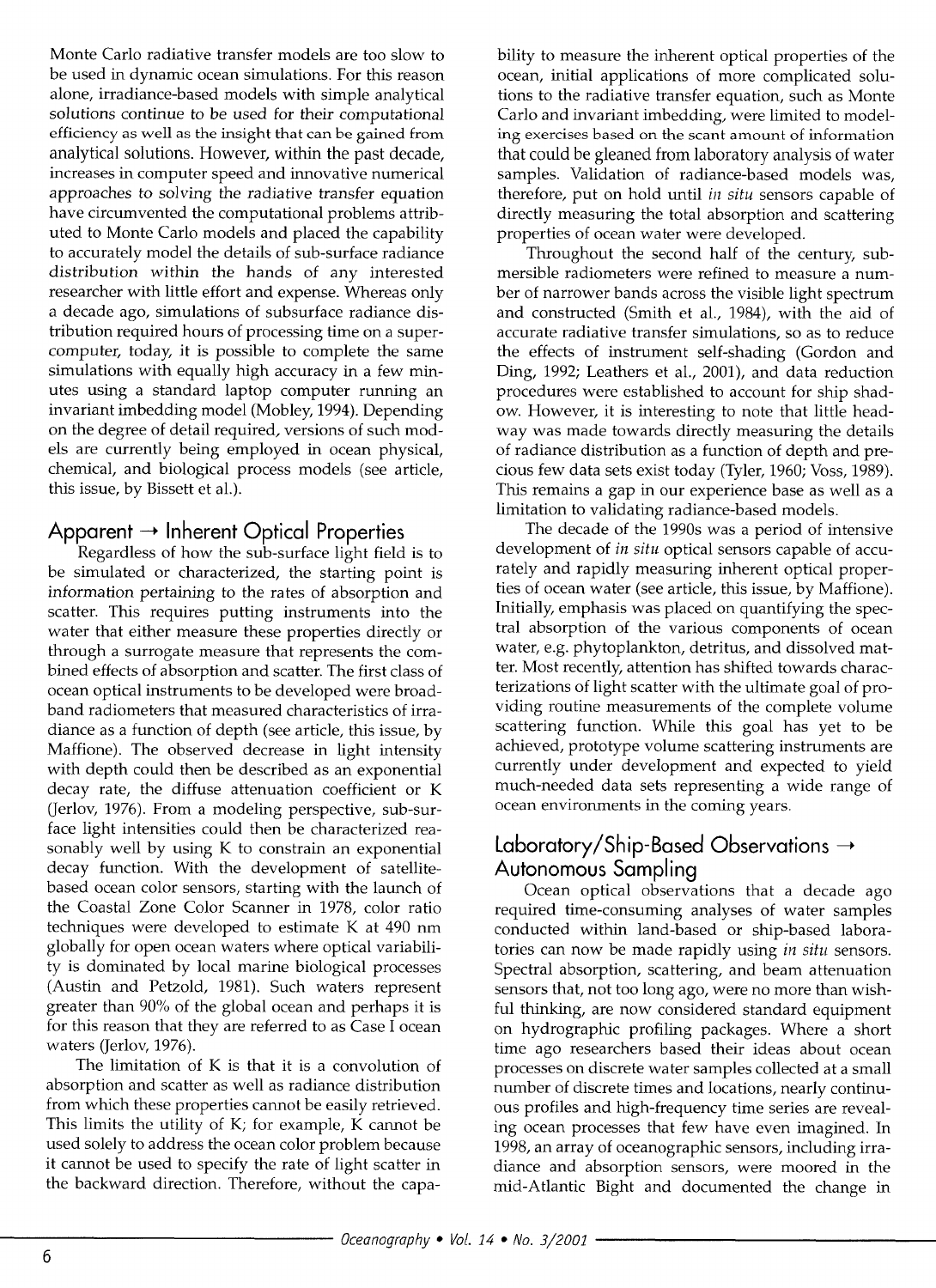water column optical properties with the passage of two hurricanes-Edouard and Hortense (see article, this issue by Dickey and Chang and references therein). Where the pre *in situ* sensor oceanographic com-

munity could only consider long temporal and large spatial scales of optical variability, small-scale features and processes can now be investigated. For example, optical sensors positioned on slow-drop instrument platforms resulted in the discovery of thin, sub-tidal layers of concentrated biological activity within many coastal environments that may, at times, account for a large percentage of the water column integrated biomass and primary production (Cowles et al., 1998; Jaffe et al., 1998). These features were completely missed or overlooked with traditional hydrocast sampling techniques.

Throughout the 20<sup>th</sup> century, the majority of oceanographic observations were conducted from floating platforms-ships and crew dedicated to the task of

getting man and equipment to sea. Today, while ships continue to serve as the backbone for oceanographic observations, recent advances in mooring, buoy, and underwater autonomous vehicle and remote sensing technology have enabled the researcher to monitor the ocean autonomously at a variety of temporal and spatial scales for extended periods of time.

### 21<sup>st</sup> Century Challenges

What are some of the outstanding challenges awaiting us in the  $21<sup>st</sup>$  century? There is no definitive answer to this question since it depends on one's point of view--the more you know the more you realize that you don't know, as well as your reference point in time. The pace of discovery is difficult to predict and one's expressed grand challenge today can be reduced to triviality tomorrow. However, In the spirit of musing about the future, allow me to point out a few ocean optics problems that will not likely be solved soon, or perhaps not at all, in the century before us.

**Optical measurements with accuracy approaching that of temperature and salinity.** In comparing different systems for measuring the inherent optical properties of ocean water, such as absorption, under optimal environmental conditions, measurement error on the order of 20% is proclaimed a success (Pegau et al., 1995). Yet, such an error would be unacceptable when comparing temperature or conductivity probes. Our challenge for the coming decades is to reduce these errors across the entire visible spectrum to the point

*While ships continue to serve as the backbone for oceanographic observations, recent advances in mooring, buoy, and underwater autonomous vehicle and remote sensing technology have enabled the researcher to monitor the ocean autonomously at a variety of temporal and spatial scales for extended periods of time.* 

where they are compatible with other standard physical measurements. Until we can do this, our ability to validate models that predict optics-based, nonlinear, ocean systems should not be expected to advance much beyond our present capability.

**Process-based ocean color algorithms.** Ocean color algorithms have historically assumed vertical homogeneity within 1 - 2 attenuation lengths of the ocean surface. While this may be a robust assumption for Case I waters, it is frequently erroneous within coastal environments. This is both a problem for current algorithms and a hope for greater things to come. The water-leaving radiance, being a vertically-integrated quantity, contains information regarding the vertical distribution of optically-important water constituents. Likewise, near-surface processes within the coastal ocean are never totally isolated from mid-water column and even near-bottom processes. One possible approach to linking the vertically-integrated property of

color to vertical water column structure may be to use the remotely-sensed water-leaving radiance to constrain process models that account for the details of radiative transfer. In this scenario, distributions of water constituents would not come directly from simplified ocean color algorithms but from properly constrained ocean process models that can potentially yield accurate assessments of optical properties far removed from the ocean surface. Under such a scenario, the remotely sensed ocean color data would likely comprise only a portion of the data necessary to properly constrain an appropriate process model. Other data sources would likely be sensors positioned within an adaptive sampling network, perhaps deployed on autonomous vehicles, and other remotely sensed properties, such as sea surface temperature and surface winds. Specifying the amount and type of data necessary to adequately constrain ocean process models as a function of environmental condition is a related issue that the oceanographic community has only started to address.

**Beyond the plane-parallel assumption.** A standard assumption in modeling radiative transfer within the ocean is that the water column is composed of horizontal layers that, optically-speaking, extend to infinity in all directions--the plane-parallel assumption. And yet, variability in the subsurface light field is inherently a three dimensional problem, even under the most quiescent conditions. In fact, the temporal and spatial distribution of sub-surface light contains a